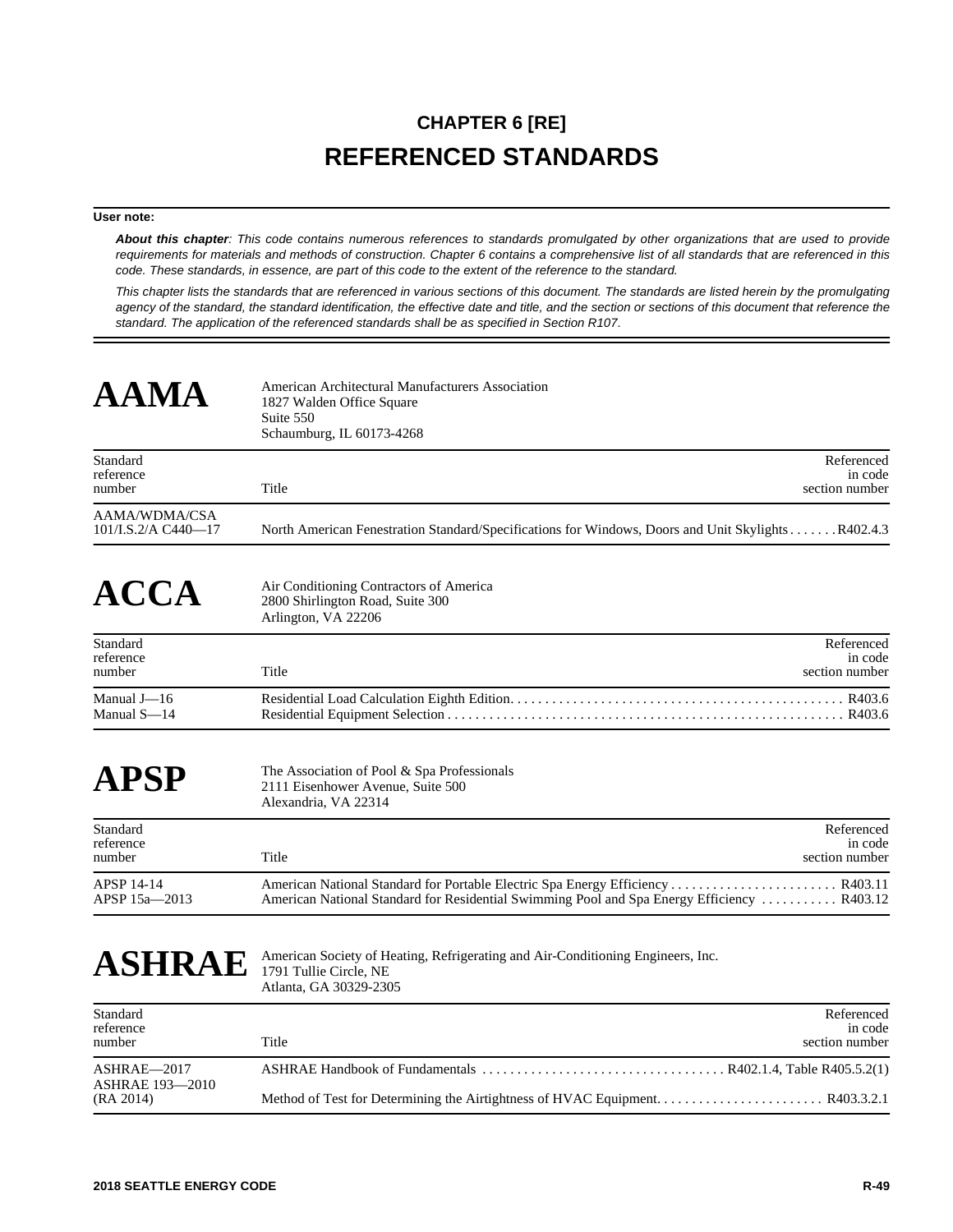| <b>ASTM</b>                                                                          | <b>ASTM</b> International<br>100 Barr Harbor Drive<br>West Conshohocken, PA 19428-2859                                                                                                                                                                                                                                                                    |
|--------------------------------------------------------------------------------------|-----------------------------------------------------------------------------------------------------------------------------------------------------------------------------------------------------------------------------------------------------------------------------------------------------------------------------------------------------------|
| Standard<br>reference<br>number                                                      | Referenced<br>in code<br>Title<br>section number                                                                                                                                                                                                                                                                                                          |
| $C1363 - 11$<br>$E283 - 04(2012)$<br>$E779 - 10$<br>$E1827 - 11$                     | Standard Test Method for Thermal Performance of Building Materials and<br>Test Method for Determining the Rate of Air Leakage Through Exterior Windows,<br>Standard Test Method for Determining Air Leakage Rate by Fan Pressurization R402.4.1.2<br>Standard Test Method for Determining Airtightness of Building Using an Orifice Blower DoorR402.4.1.2 |
| <b>CSA</b>                                                                           | <b>Canadian Standards Association</b><br>5060 Spectrum Way<br>Mississauga, Ontario, Canada L4W 5N6                                                                                                                                                                                                                                                        |
| Standard<br>reference<br>number                                                      | Referenced<br>in code<br>Title<br>section number                                                                                                                                                                                                                                                                                                          |
| AAMA/WDMA/CSA<br>101/I.S.2/A440-17<br>CSA 55.1-2015<br>CSA 55.2-2015<br>CSA P.4.1-15 | North American Fenestration Standard/Specification for Windows, Doors and Unit Skylights R402.4.3<br>Test Method for Measuring Efficiency and Pressure Loss of Drain Water Heat                                                                                                                                                                           |
| <b>DASMA</b>                                                                         | Door and Access Systems Manufacturers Association<br>1300 Sumner Avenue<br>Cleveland, OH 44115-2851                                                                                                                                                                                                                                                       |
| Standard<br>reference<br>number                                                      | Referenced<br>in code<br>Title<br>section number                                                                                                                                                                                                                                                                                                          |
| $105 - 2016$                                                                         |                                                                                                                                                                                                                                                                                                                                                           |
|                                                                                      | Home Ventilating Institute<br>1000 North Rand Road, Suite 214<br>Wauconda, IL 60084                                                                                                                                                                                                                                                                       |
| Standard<br>reference<br>number                                                      | Referenced<br>in code<br>Title<br>section number                                                                                                                                                                                                                                                                                                          |
| $916 - 09$                                                                           |                                                                                                                                                                                                                                                                                                                                                           |
| ICC                                                                                  | International Code Council. Inc.<br>500 New Jersey Avenue NW<br>6th Floor<br>Washington, DC 20001                                                                                                                                                                                                                                                         |
| Standard<br>reference<br>number                                                      | Referenced<br>in code<br>Title<br>section number                                                                                                                                                                                                                                                                                                          |
| $IBC-18$<br>$ICC 400 - 17$<br>$IFC-18$<br>$IFGC-18$                                  |                                                                                                                                                                                                                                                                                                                                                           |